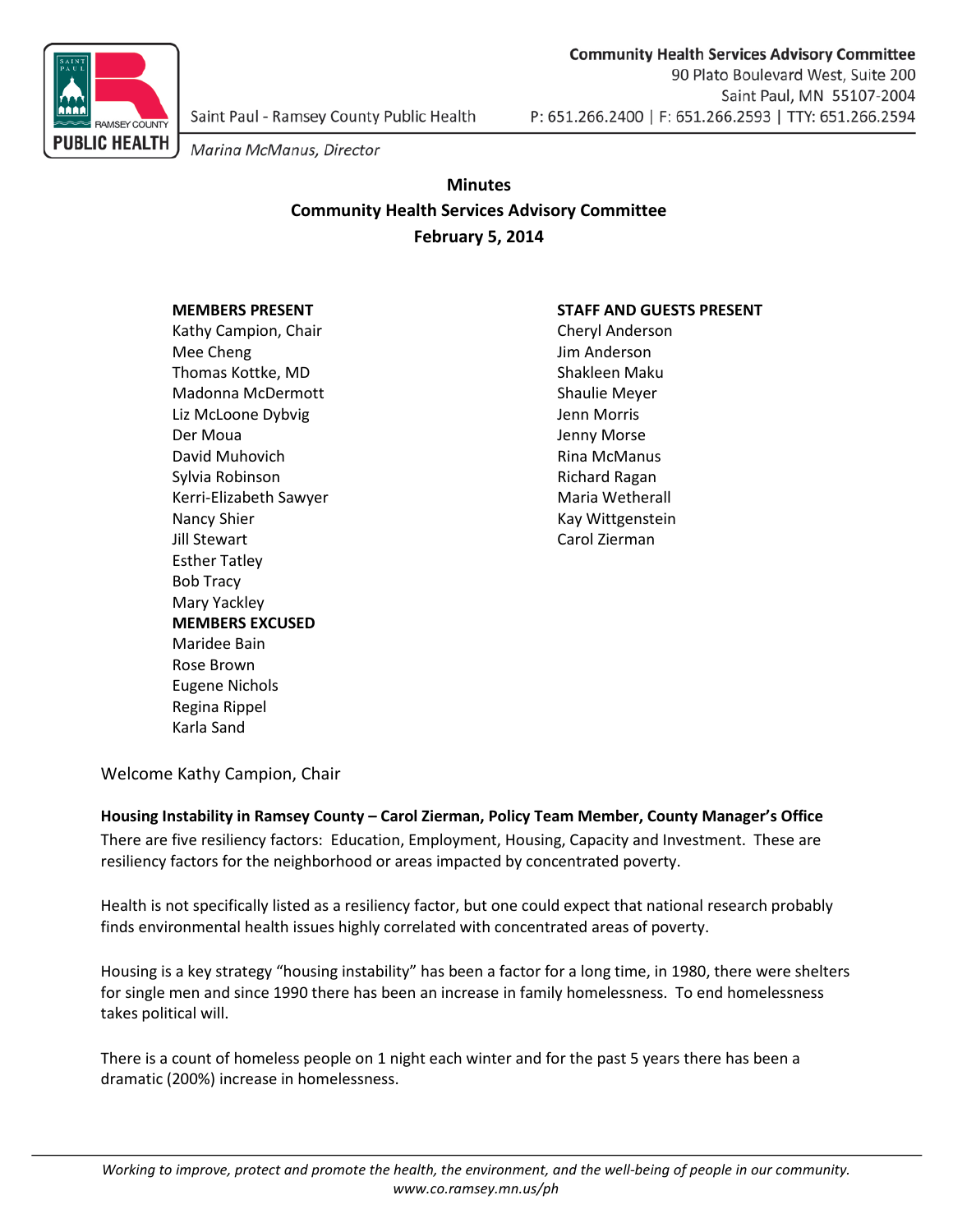CHSAC Meeting Minutes February 5, 2014 Page 2 of 5

Housing stability equals school success and all factors are related to health.

Healthcare is not on radar including mental health when most people are just concerned where to sleep

There are ongoing conversations with cities and school districts regarding homelessness.

Summary - People are the future. Ramsey County has highest density of jobs but it is not dense enough to support all transit options. We should concentrate on neighborhoods with concentrated poverty.

### **The Community's Response to Homelessness – Jim Anderson, Planner, Ramsey County Community Human Services**

Homelessness is a factor in every community in America.

How did this happen? Because of the "Perfect Storm" of isolated actions and policy decisions that, when combined, served to create and exacerbate the widespread problem of homelessness, including: The economy has changed. When I graduated from high school in 1967, half my graduating class went to work in a large printing plant in my small home town. Three years later, many of them were buying houses and starting to raise families. The opportunity to move directly to the American middle class with your high school diploma has largely disappeared. Today, many, if not most jobs available to someone with only a high school diploma or less do not pay enough to afford market rate housing in many communities. You can't move from high school to a job paying middle class wages.

The federal government, since the end of World War II had played a major role as a funder and developer of affordable housing. Unfortunately, the most visible sign of this role for many was the huge concentration of deep poverty in inner city tenements. Under President Reagan, the federal government started to significantly reduce its role in developing and funding affordable housing.

In 1979, HUD budget: \$80 billion

In 2006, HUD budget: \$27 billion and almost the entire reduction reflected the decrease of the federal role in affordable housing.

However, for several years, the private market stepped into the void through a significant expansion of private investment in multi-family housing, taking advantage of a generous tax shelter for wealthy people investing in affordable housing

In 1986, there was a large tax overhaul in response to concerns that there were too many ways for rich people to avoid paying their share of taxes. Many tax shelters were eliminated or sharply reduced, among them, the investment in affordable multi-family housing.

The recession in 1980 ended a significant building boom in the US, leaving many cities with lots of apartment, condominiums, and office projects empty and only partially finished. The federal government stepped in by offering developers very low interest financing and forgivable loans in return for 20 year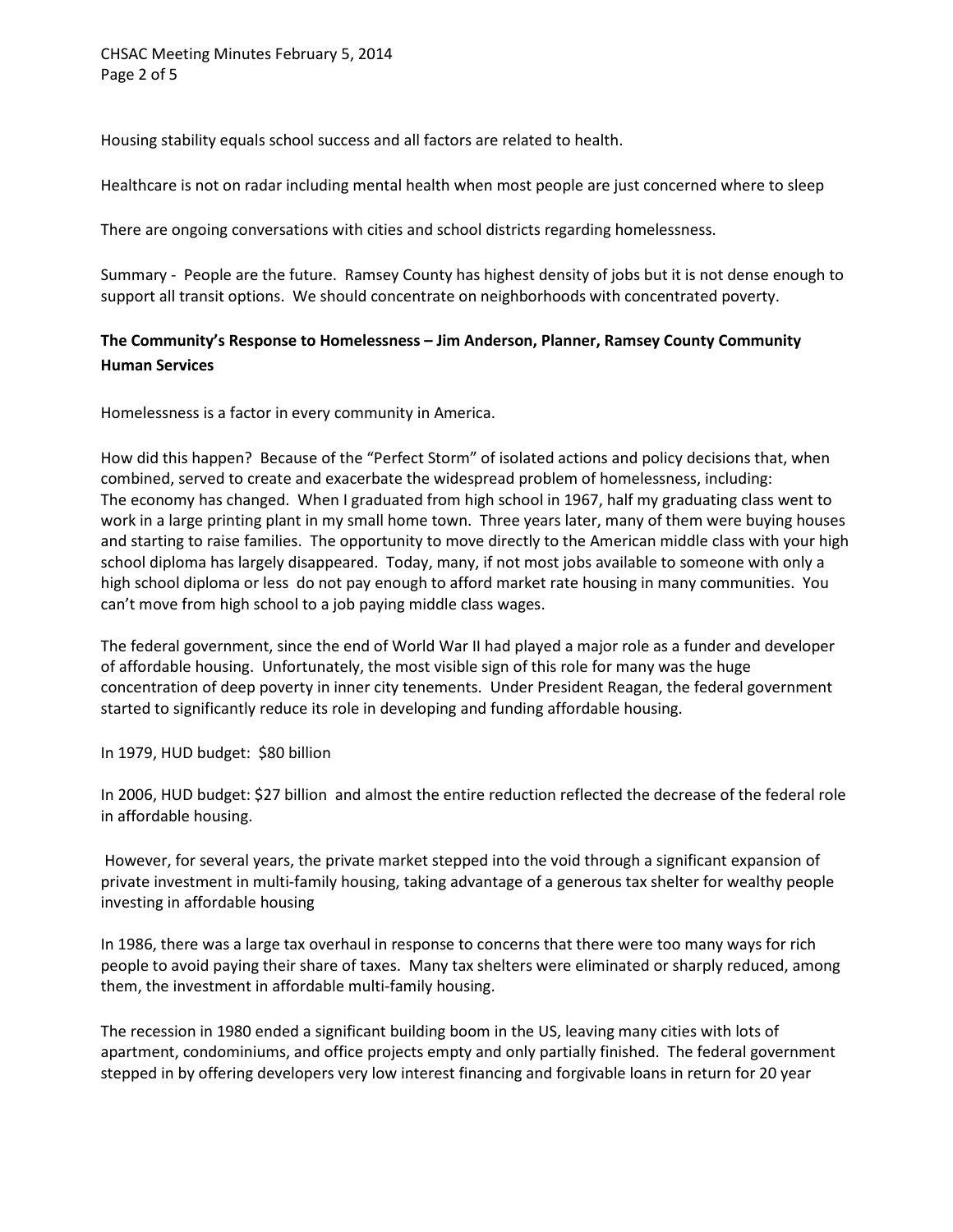CHSAC Meeting Minutes February 5, 2014 Page 3 of 5

contracts to keep those units affordable. However, when those contracts expired, most were not renewed causing, in the early 2000s, a significant loss of affordable housing.

Reacting to widespread anger following reports on the abusive nature of these large institutions (i.e. "One Flew Over the Cuckoo's Nest), there was a commitment to stop warehousing the mentally ill and to pave the way for their return to the community through the development of a network of community mental health centers and the provision of living supports, including housing assistance to enable people to live independently in the community. However, the Vietnam War, the increasingly precarious reliance on Mideast oil, among other blows to the economy, meant that, while we were proceeding with the closure of the state hospitals, the living supports needed by those returning to the community were never sufficiently realized.

At the same time that thousands of people with serious mental illness were returning to our communities, there was a serious effort to clean up the "skid row" areas of our cities – urban renewal. A key target were the large single room occupancy hotels, frequently referred to as flop houses where very low income individuals could rent a room for as little as \$40 a week. While many were certainly not decent places to live, it was an option for some to finding themselves on the street, which is what we started seeing a lot of in the early 1980s.

The community response started with the churches. In many towns, churches started opening their basements for what everyone assumed was a very temporary shelter in response to a very temporary problem.

Increasingly, as the problem of homelessness didn't go away, even when the economy was strong and unemployment was low, government was forced to step in to open or fund the development of more shelters. Always, the assumption was that the problem was temporary and what was needed was a safe alternative to the streets just until homelessness disappeared on its own. The idea that so many people could be homeless, a stay homeless, in the richest country the world had ever known was unthinkable.

The next evolution in our response to homelessness, particularly as we started seeing more families with children becoming homeless, was transitional housing – time limited (generally 2-years) to give people the opportunity to get their feet on the ground, and become able to afford and remain stable in available market rate housing.

When it was identified that there were people for whom a two year supportive housing experience was not sufficient, often because of significant and chronic disabilities, the next evolution in our response to homelessness became the develop of housing with support services without any arbitrary time limits.

By the early 2000s, it was obvious that homelessness was not going away on its own, and communities, regions and states across the country started developing strategic, specific plans on what it would take to actually end homelessness. In Minnesota, we now have every county in the state covered by a "Heading Home" plan which, with increasing sophistication, and reliance on best practices from around the country, are guiding our communities' response to homelessness.

The most recent and extremely exciting development in our response to homelessness is the creation of Coordinated Assessment. With Coordinated Assessment, we are moving from a system that is almost completely centered on program needs – each agency does its own assessment with the primary purpose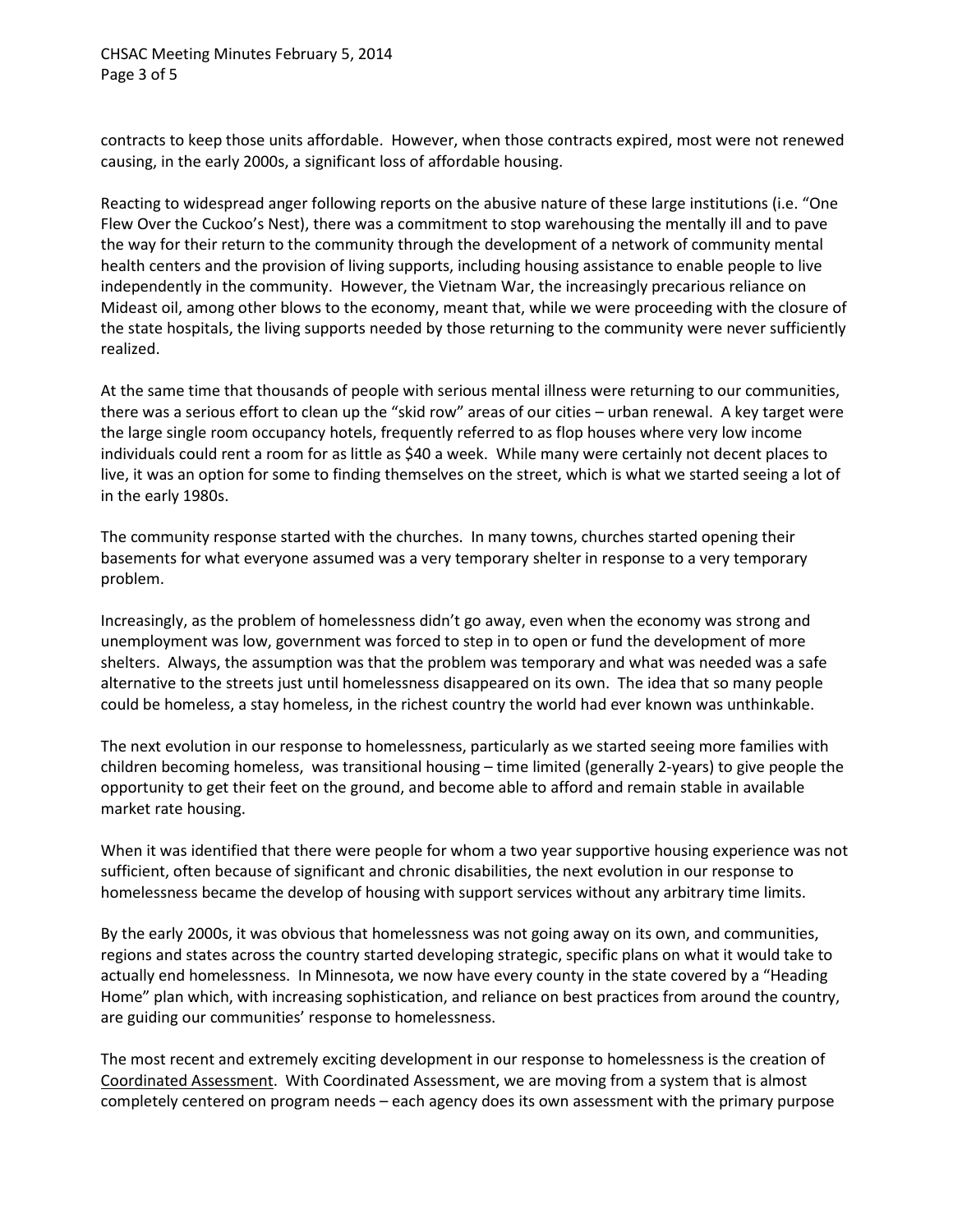CHSAC Meeting Minutes February 5, 2014 Page 4 of 5

to determine if the family or individual is a good fit for their specific program. The family generally has to find and travel to multiple programs and go through the exact same process at every stop, in search of somebody who can accept them. Each agency has complete sovereignty over who they serve. Each agency keeps its own waiting list so any given person might be on many different waiting lists. And because there is no centralized waiting list, there is no way to identify if there are people who can't be served anywhere.

Coordinated Assessment changes the entire system to be very participant-centered. Under coordinated assessment, each household only has to do the assessment one time and, because the assessment is no longer tied to a specific program, the entire goal of the assessment is to find out the very best possible solution across all the programs in the community. Also, under coordinated assessment, agencies no longer keep their own waiting list. There is now a centralized list that is prioritized based on need and length of time on the list so we can now identify is there is a portion of our homeless population for whom there are no existing services available. Filling that unmet need can then become a strategy for future investment of scarce resources.

Ramsey County has now started up Coordinated Assessment for families with dependent children and hopes to have a similar program operating for single adults and unaccompanied youth within the year. At the same time, we are collaborating with other metro counties and other regions of the state to ensure that the system that is evolving can meet the needs of anyone who is homeless regardless of where the assessment takes place.

The goal of our homeless response system, made far more possible with coordinated assessment, is to connect anyone who is homeless with the optimal solution to the unique needs of that individual or family in the shortest possible time and to avoid the need for anyone who leaves homelessness to return to homelessness.

Provided is the brochure with information about our Coordinated Assessment system for homeless families in Ramsey County, called Coordinated Access to Housing and Shelter (CAHS).

For more information on our homeless response, anyone is welcome to the monthly meeting of the Continuum of Care Governing Board, the group that is responsible for planning, developing and implementing that response. The group meets monthly on the  $3^{rd}$  Friday of every month from 9:00 – 11:00 at the Lutheran Social Services office at 2485 Como Ave. (right near the intersection of Como and HWY 280).

## **Efforts to Prevent Homelessness in Ramsey County – Kay Wittgenstein, Manager, Saint Paul-Ramsey County Public Health, HouseCalls**

HouseCalls' goals are to prevent homelessness, family stability, and to assure medical and dental care. We are able to transport our high risk families to medical/dental, WIC, school and social service appointments.

They work with housing code and fire inspectors. If they can make the housing safe, they work with the folks to meet the orders they are given by the inspectors. They can provide roll offs and cleaning supplies. They have some money available to pay for repairs and cleaning. They see a lot of folks who hoard so we try to get mental health services involved. They often have Crisis mental health go with them on severe